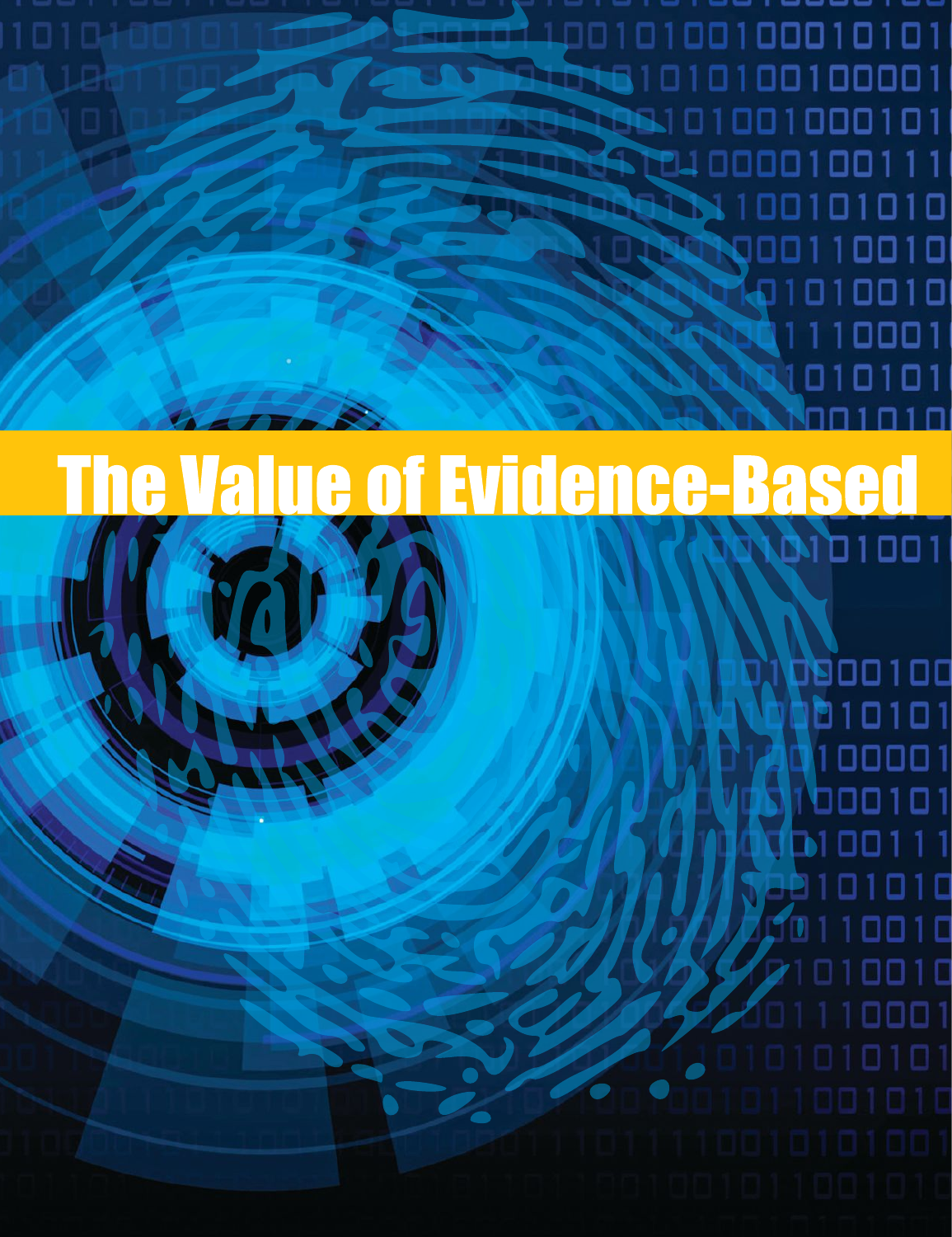An ACA survey completed by 544 doctors of chiropractic (DCs) during 1999 demonstrated that 70 percent of the respondents supported the integration of "evidence-based care" into their practices and chiropractic education.<sup>1</sup> If a group of DCs were to discuss the use of "evidence" in chiropractic medicine, would the DCs share similar opinions regarding evidence-based care? Would they agree on the use of evidence-based health care, evidence-based practice, evidence-based clinical practice and evidence-based medicine?

This article seeks to reduce confusion about the use of "evidence" by offering current definitions. We discuss the effects of evidence-based medicine on the chiropractic profession and pose serious questions to the chiropractic institutions that educate and credential professional students pursuing a chiropractic education. We demonstrate the need to utilize evidence to improve patient care. We attempt to reduce the

negative impact of "evidence enchainment" by insurance companies and enhance the opportunity to integrate as valuable members of the health care team. We provide an example of how to read and critically evaluate a research article.

## **Definitions**

If chiropractic medicine intends to offer high-quality health care treatments that serve the needs of its patients, DCs must engage in evidence-based practice. To accomplish the transition from traditional chiropractic practice to one based on the evidence, it is necessary to become familiar with the most common definitions for evidence-based health care, evidence-based clinical practice, evidence-based practice and evidence-based medicine.

## *Evidence-Based Health Care*

*Evidence-based health care (EBHC) involves the conscientious use of current best evidence in making decisions about the care of individual patients or the delivery of health services. Current best evidence is up-to-date information from relevant, valid research about the effects of different forms of health care, the potential for harm from exposure to particular agents, the accuracy of diagnostic tests and the predictive power of prognostic factors.2*

## *Evidence-Based Practice*

*Evidence-based practice (EBP) involves complex and conscientious decision-making, based not only on the available evidence, but also on patient characteristics, situations and preferences. It recognizes that care is individualized and ever changing and involves uncertainties and probabilities.*<sup>3</sup>

## *Evidence-Based Clinical Practice*

*Evidence-based clinical practice is an approach to decision-making in which the clinician uses the best evidence available, in consultation with the patient, to decide upon the option that suits that patient best.4*

## *Evidence-Based Medicine*

*Evidence-based medicine is the conscientious, explicit and judicious use of current best evidence in making decisions about the care of individual patients.The practice of evidence-based medicine means integrating individual clinical expertise with the best available external clinical evidence from systematic research.5*

James J. Lehman, DC, MBA is director of health sciences postgraduate education and associate professor of clinical sciences at the University of Bridgeport College of Chiropractic. He is chairperson of the Chiropractic Research Committee at the University of Bridgeport.

Robert C. Jones, DC, APC, is the president of the New Mexico Chiropractic Association and ACA's delegate to New Mexico.

The following authors contributed to this article: Drs. Tom Hyde, William Doggett, Kelli Pearson and A.W. Dykeman.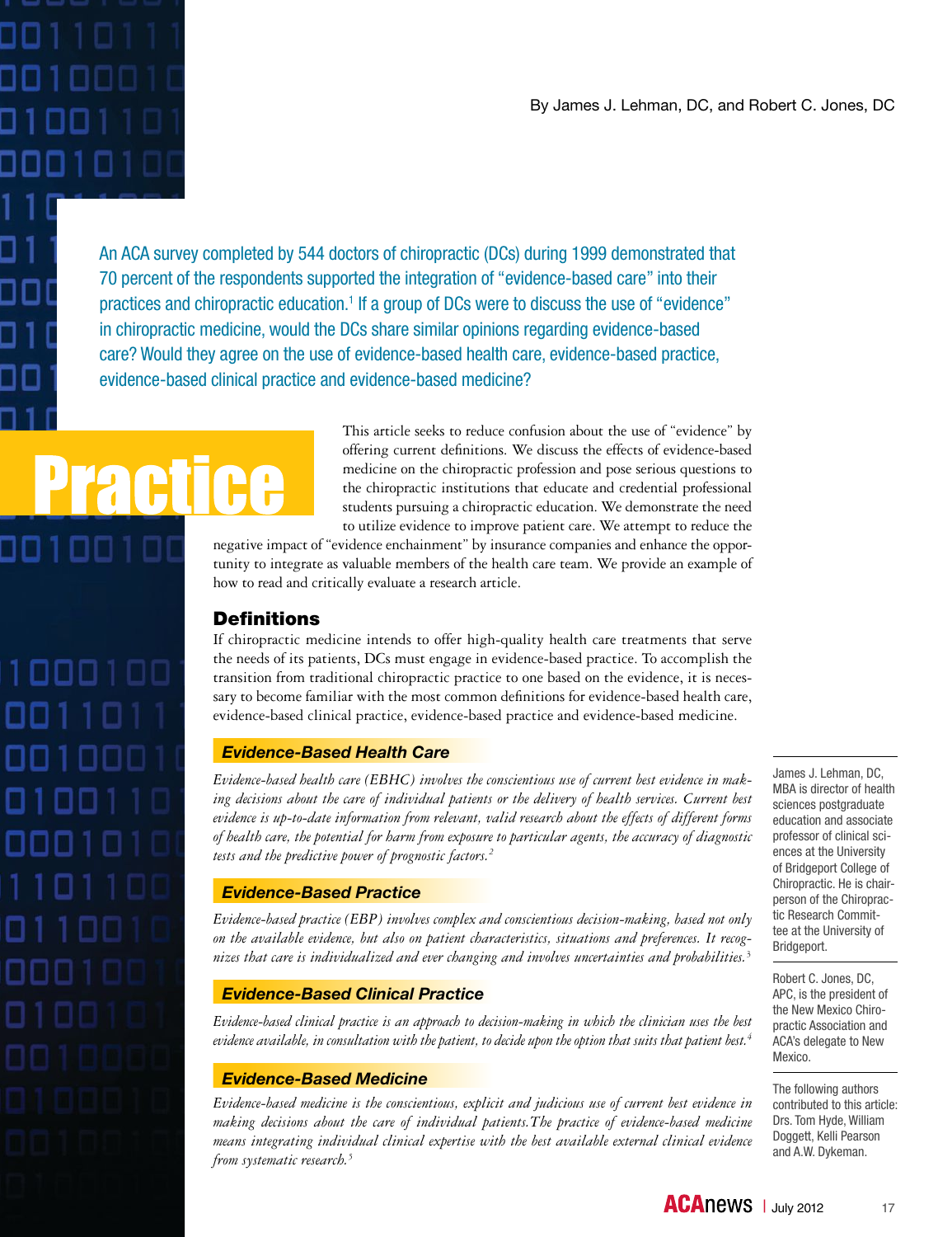## **The Value of Evidence-Based Practice**

We suggest that competent DCs are providing evidence-based chiropractic medicine services, but they may not completely comprehend the "evidence" definitions, which espouse the following:

- **1.** Clinical expertise and experience are essential;
- **2.** Patient values and preferences must be considered by the clinician; and
- **3.** Integration of the best available clinical research completes the process.

All three of these components are important for clinical success, and no single component is more important than the other two. Delving into research studies will not improve patient-care outcomes if you have poor clinical skills and do not understand what is important to your patient.



## **Why Evidence-Based Chiropractic Medicine?**

Although the No. 1 reason to embrace an evidencebased practice is to provide patient-centered care, we offer other pragmatic reasons to consider this model.

#### *Health Care Reform*

On March 23, 2010, President Obama signed the Patient Protection and Affordable Care Act (PPACA). The law puts in place comprehensive health insurance reforms that will roll out over four years and beyond, with most changes taking place by 2014. President Obama believes a focus on prevention will offer our nation the opportunity to not only improve the health of Americans, but also to control health care spending. By concentrating on the underlying drivers of chronic disease, the PPACA helps move from today's sick-care system to a true health care system that encourages health and well-being.

The PPACA is landmark health legislation because it creates the National Prevention Council and calls for the development of the National Prevention Strategy to realize the benefits of prevention for all Americans' health. The National Prevention Strategy is critical to the prevention focus of the PPACA and builds on the law's efforts to lower health care costs, improve the quality of care and provide coverage options for the uninsured. The strategy provides evidence-based recommendations for improving health and wellness and addressing leading causes of disability and death.<sup>6</sup>

#### *Insurance Company Use of Evidence*

What do DCs think of "evidence-based practice" based on using the evidence to determine the value of chiropractic care, to reduce reimbursements or prevent access to chiropractic services? This question probably generates some disparaging thoughts by chiropractic physicians. It is not a secret that chiropractic clinicians attempting to relieve the suffering of their patients, while appeasing the never-ending requests for medical documentation from third-party payers, must avoid frustration with the process.<sup>7</sup>

Maybe another question is more interesting to chiropractic physicians: "How does the evidence affect the practicing DC?" It is common for insurance companies to use studies supporting evidence that reduces cost of care by limiting the number of chiropractic treatments based upon medical necessity and documentation.

*If coverage for chiropractic care is available, the following conditions of coverage apply. CIGNA covers chiropractic manipulation and adjunct therapeutic procedures/modalities (e.g., mobilization, therapeutic exercise, traction) as medically necessary when ALL of the following conditions are met:* 

- *A neuromusculoskeletal condition is diagnosed that may be relieved by standard chiropractic treatment in order to restore optimal function.*
- *Chiropractic care is being performed by a licensed doctor of chiropractic who is practicing within the scope of his/her license as defined by state law.*
- *The individual is involved in a treatment program that clearly documents all of the following:* 
	- *1. a prescribed treatment program that is expected to result in significant therapeutic improvement over a clearly defined period of time*
	- *2. symptoms being treated*
	- *3. diagnostic procedures and results*
	- *4. frequency, duration and results of planned treatment modalities*
	- *5. anticipated length of treatment plan with identification of quantifiable, attainable short-term and longterm goals*
	- *6. demonstrated progress toward significant functional gains and/or improved activity tolerances. 8*

#### *Manipulation Under Anesthesia*

Third-party payers are using published studies to form their coverage guidelines for chiropractic services. One company decides that it will not cover manipulation under anesthesia (MUA) of the spine done by a DC but accepts MUA of the knee by an orthopedic surgeon.<sup>9</sup>

*Aetna considers spinal manipulation under anesthesia (MUA) experimental and investigational. This pro-*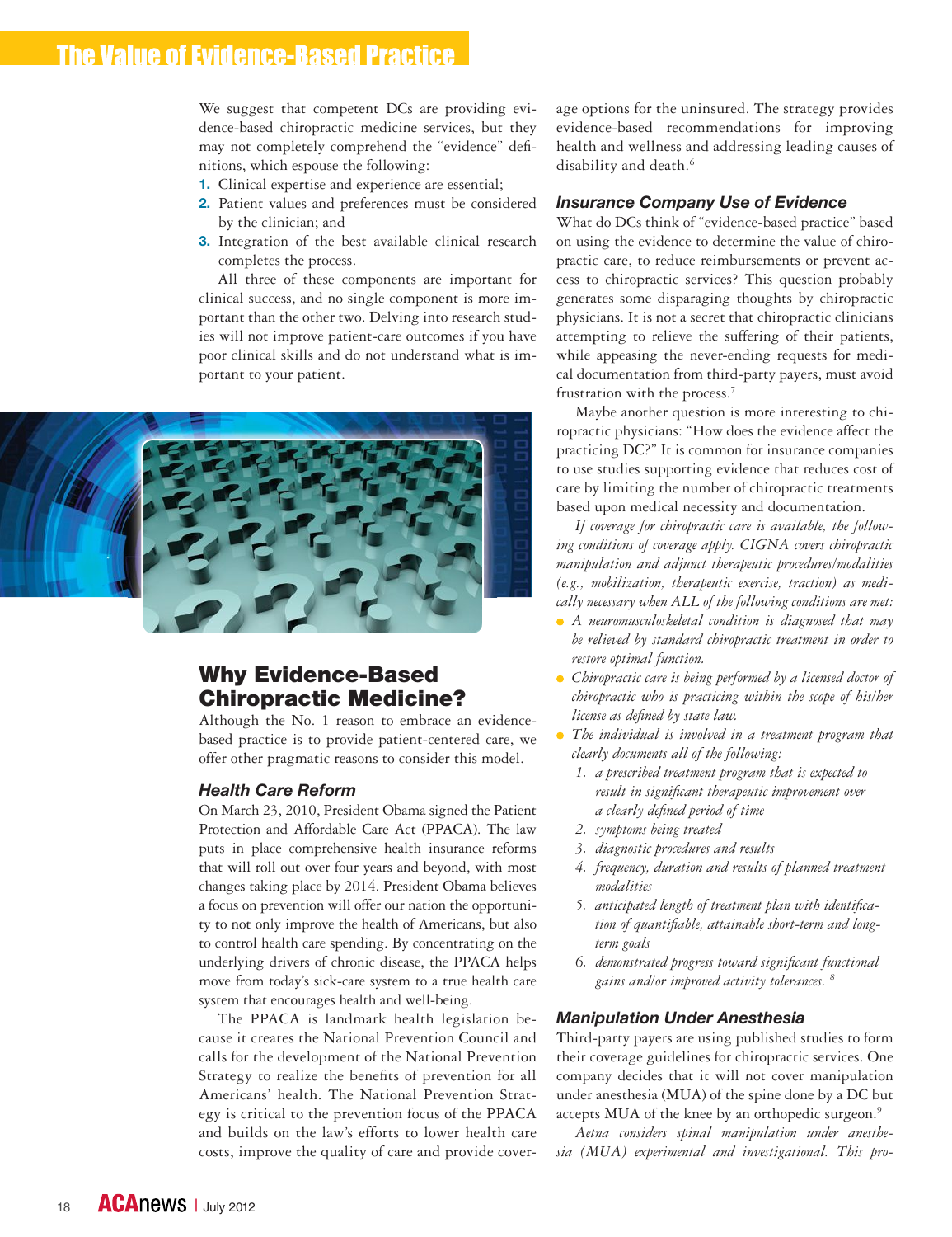*cedure has not been established as either safe or effective for the treatment of musculoskeletal disorders such as neck and back problems. Critical issues such as selection criteria, outcome assessments and long-term benefits need to be addressed by well-designed studies before this procedure can be considered as an essential part of conservative therapy. In this regard, the Guidelines for Chiropractic Quality Assurance and Practice Parameters published from the proceedings of a consensus conference commissioned by the Congress of Chiropractic State Associations declared that chiropractic involvement in manipulation under anesthesia is a new area of special interest that needs further investigation.*

*MUA is considered medically necessary (for) arthrofibrosis of the knee following total knee arthroplasty, knee surgery or fracture in persons having less than 90 degrees range of motion 4 weeks to 6 months after surgery or trauma.*

Such limitations utilized by insurance companies may be of less consequence for the clinician who focuses treatment on neuromusculoskeletal conditions, documents medical necessity for care and uses the evidence to provide best practices health care. Yet, the same guidelines supported by evidence might restrict a chiropractic specialist with advanced clinical training who intends to provide conservative, primary care.<sup>10, 11</sup>

Because of perceived insurance company abuse of the evidence, many DCs share jaded opinions of evidence-based medicine and have little interest in exploring the use of evidence-based practice. As practitioners of a valid health care discipline, we must accept the evolution of chiropractic medicine based upon science. After all, according to Triano, *being "evidence based" was never intended to be "evidence enchained.12* Dr. Triano challenges the chiropractic profession to become engaged in the process for the benefit of all stakeholders.

*Chiropractic has failed its constituent members—patients, doctors and policy makers—by running from evidence-based care rather than engaging it, guiding it and minimizing negative effects on the duty to care for individuals while taking advantage of improving the quality of professional performance.13*

#### *Evidence in Chiropractic Education*

The purpose of chiropractic professional education is to provide the student with a core of knowledge in the basic and clinical sciences and related health subjects sufficient to perform the professional obligations of a DC. The neuromusculoskeletal examination is the foundation of the chiropractic approach toward evaluating the patient. DCs commonly care for patients with complaints or health problems associated with the spine and extremities. The spine and its relationship to nervous-system function are also viewed as an important factor in the patient's general health.<sup>14</sup>

An integral component of the curriculum in chiropractic schools is differential diagnosis. One of those components within differential diagnosis is the ortho-

## EW DENCE STATEMENTS Three questions were posed to members of the ACA House

of Delegates.

- 1 Do you use evidence-based practice?
- 2 Were you taught evidence-based practice in school?
- 3 What does evidence-based practice mean to you?

#### Below are a few of the responses.

- *1. Yes, I try. (I pay particular attention to what has worked for me based on years of experience... when I am doing something new, I don't feel I am using evidence-based medicine!)*
- *2. No*
- *3. Do what is supported by the literature. In the absence of the literature, do what is taught. In the absence of that, do what works with the patient population, making sure you carefully document your progress and keep in your memory bank what "worked" for further reference. Kelli Pearson, DC*

*EBP, to me, is the act of using research and common sense to make clinical judgments. I do "use it" and it was woven within the curriculum at Logan, just like I think it is at most chiro colleges. A.W. Dykeman, DC*

*I prefer to use an evidence-informed type of practice that takes into consideration not only the research evidence, but my clinical experience and the patient's past response to various forms of treatment and therapy. Back in the olden days there was no such thing as evidence-based care so it was not taught in chiro college "way back then." William Doggett, DC*

pedic examination. Simpson and Gemmell define an orthopedic test as a procedure designed to place functional stress on isolated tissue structures thought to be responsible for the patient's pain or dysfunction.<sup>15</sup> The professors at University of Bridgeport College of Chiropractic teach that an orthopedic test is most often a provocative maneuver that reproduces the patient's pain with stretching, compressing or contracting in order to identify the involved/painful tissues.

*The clinical usefulness of a provocative orthopedic test is largely determined by the accuracy with which it identifies its target dysfunction.16*

Orthopedic testing creates an avenue for the clinician to attempt to come forth with a working diagnosis. Of course, the history, neurological examination and diagnostic workups, which may include imaging, blood studies and more, are all designed to aid in producing a working diagnosis. Malanga and Nadler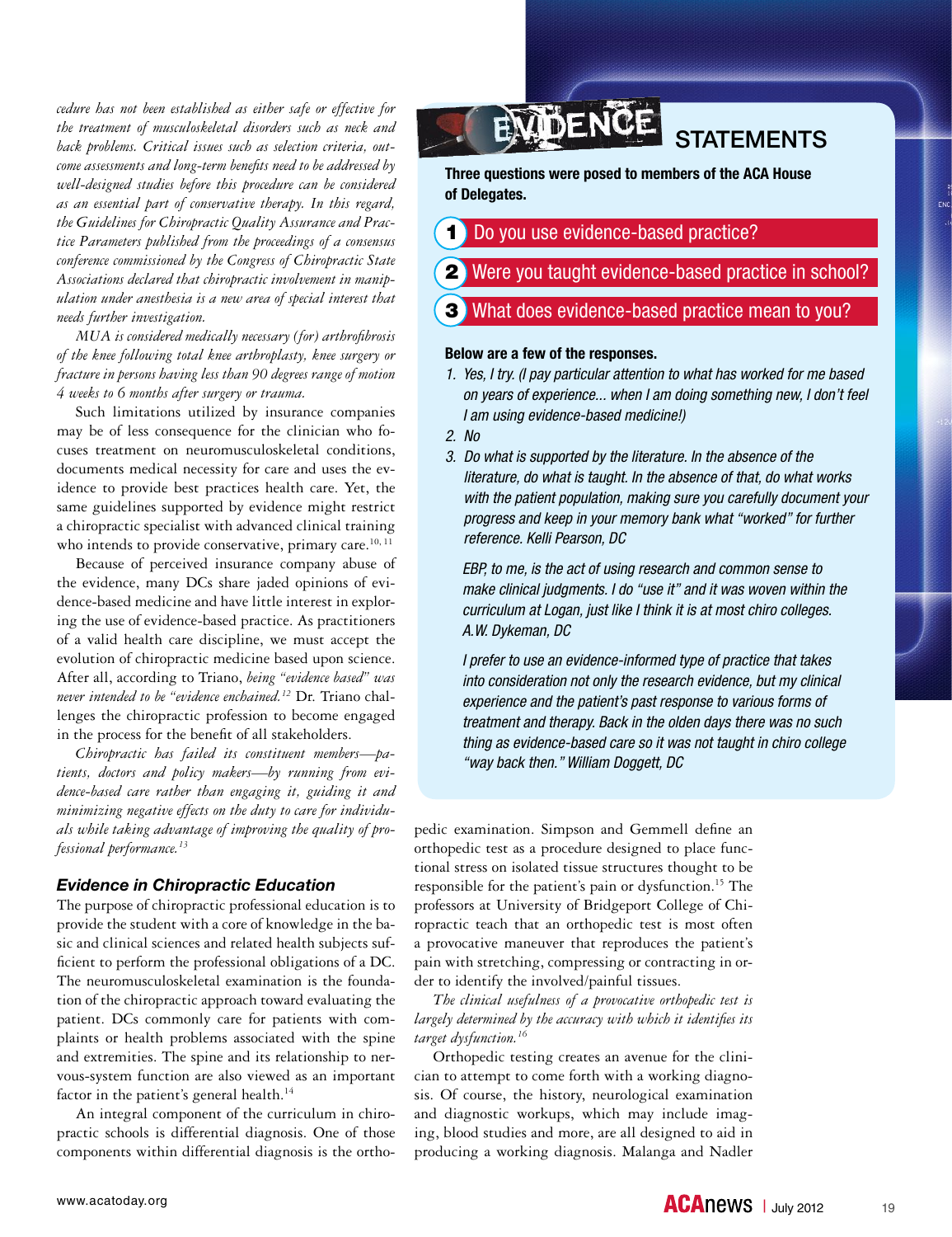

## **The Value of Evidence-Based Practice**

produced a text that addresses which orthopedic tests have undergone forms of testing that will give insight into their predictability. Many tests commonly in use have very poor specificity and sensitivity. According to these authors, "*Not only is there confusion, there is also misinterpretation of the clinical significance of these test maneuvers, which is compounded when they are not standardized. This has resulted in confusion in the medical literature, especially when attempting to demonstrate the scientific validity of these tests."17*

It has been argued that chiropractic colleges must invest in academic research and teach a regimen of evidence-based treatments to improve the cultural authority position of DCs.<sup>18</sup> We strongly recommend that all chiropractic institutions teach evidence-based chiropractic medicine and that practicing DCs improve their clinical skills with postgraduate training and use of the current literature.

## Critical Evaluation of the Literature

One component of evidence-based practice is reading and evaluating the literature. Perhaps a pregnant woman wants to know if manual muscle testing will tell her the gender of her baby so she asks you if it is accurate. Rather than guess, you decide to check out the literature. The first step is to form a PICO question (Patient, Intervention - or substitute D for Diagnostic technique, Comparison, Outcome) to pick



out your keywords. If you were looking for information on muscle testing for predicting fetal gender, you would use the following:

- P pregnant women
- D manual muscle testing
- C ultrasound
- O correct fetal gender

One article that is found is entitled, "A case series evaluating the accuracy of manual muscle testing for predicting fetal sex." The conclusion in the abstract states, "Manual muscle testing is no better

than chance for predicting gender." However, abstracts can occasionally be misleading, so it is important to read and review the full paper to determine if it truly matches the patient and situation, and whether or not the data back up the authors' claim.

A good place to begin is to determine if the article addresses a clear and specific question. In this case, yes, the study addresses the ability of manual muscle testing to predict fetal gender. You also want a clearly defined population. Here, the authors enrolled pregnant women in the Northwest United States over the course of about three and one-half years. There is not any reason to believe women in other parts of North America would be any more or less likely to experience different results. The authors excluded women who knew fetal gender from a previous ultrasound or genetic testing.

A valid study on a diagnostic technique requires a comparison to a gold standard for that diagnosis. Ultrasound technology (sonogram) determines fetal gender, and that is the reference used as the comparison in this article. The sonograms correctly predicted gender in the ten of twelve situations where genitalia were visible. Muscle testing predicted the correct gender only 13 of 27 times. It is also important to note that muscle testing preceded the gold standard ultrasound tests, so knowledge of the gold standard did not affect the muscle-testing results.

A review of the statistics backs up the conclusion by the researchers. They present likelihood ratios, specificity, sensitivity, positive predictive value and negative predictive value. All the statistics indicate an inability to predict fetal gender with manual muscle testing.

There would be two possible issues with this study. One drawback is that only 12 of the 27 participants underwent ultrasound. It would be better if all 27 used both tests, but since there is such a large disparity in accuracy in this study, that is probably acceptable. The second issue was the inability to completely blind the examiner to all the muscle tests because of the sequence. The examiner and the pregnant women were completely blinded to the gender of the fetus. Still, with the solid results, it is unlikely that these two issues had much bearing on the conclusion. Based on this study, manual muscle testing will not predict fetal gender.

## Integration of Chiropractic Services

Reforms under PPACA have ended some of the worst abuses of the insurance industry. These reforms have given Americans new rights and benefits, by helping more children get health coverage, ending lifetime and most annual limits on care, allowing young adults under 26 to stay on their parent's health insurance and giving patients access to recommended preventive services without cost.

 The PPACA will increase access to affordable care and rebuild the primary care workforce. To strengthen the availability of primary care, there are new incentives in the law to expand the number of primary care doctors, nurses and physician assistants, including funding for scholarships and loan repayments for primary care doctors and nurses working in underserved areas.

In order to improve quality and lower costs, PPACA encourages integrated health systems. This new law